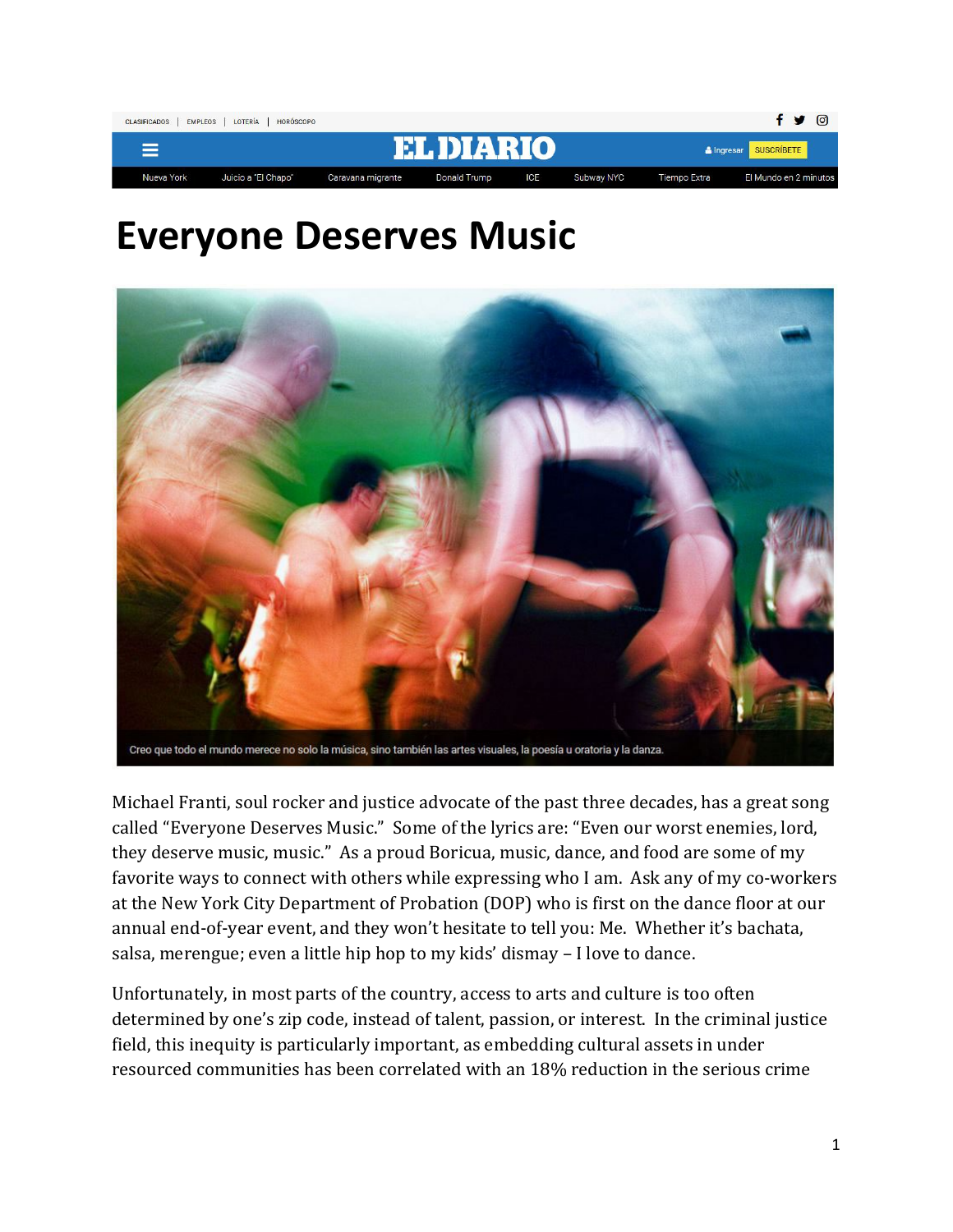rate**,** according to a recent study of New York City neighborhoods by the University of Pennsylvania.

As the leader of one the largest alternatives to incarceration entities in the country, I believe that not only does everyone deserve music, but also visual arts, spoken word, and dance. Especially those on probation and the communities they call home. Five years ago, DOP began what to some might seem like an unexpected partnership with Carnegie Hall to bring the NeON Arts<sup>SM</sup> initiative to the neighborhoods of New York City that historically have had the least access to arts and cultural resources.

Through NeON Arts, young people in those neighborhoods, regardless of their justicesystem involvement, get to explore their creativity through a wide variety of media. And NeON Arts uses a ground-up participatory budgeting model in which neighborhood residents come together to choose the arts and cultural programming they determine their community wants and needs. To date, NeON Arts has invested \$3.2 million in arts and cultural programming, funded 71 local artists and arts organizations, and helped to collectively produce more than one hundred arts and culture projects that have already reached nearly 8,000 New Yorkers throughout the five boroughs.

I have witnessed first-hand the amazing transformative power of participating in NeON Arts for people on probation, their families, our staff, and our communities. For instance, NeON Arts helped one woman transform her life through spoken word, and she used that new strength to earn her High School Equivalency diploma. Since completing probation, she has gone on to college and published her own poetry book! She also regularly gives back to her community by performing and nurturing new talent through the NeON Arts program.

This kind of impact is widespread and shows what we already knew: NeON Arts works! And now we have proof. A forthcoming independent evaluation, commissioned by the Mayor's Office of Economic Opportunity and conducted by Metis Associates and Westat, found that NeON Arts is a powerful program that positively affects participant engagement, their relationships, and personal growth as individuals.

Research shows that participating in arts programming, like NeON Arts, helps young people develop better collaboration and communication skills, higher self-confidence, improved concentration and ability to complete tasks, increased coping skills and reduced anger, and better and stronger relationships with adults. And these positive outcomes are even *more* impactful on justice-involved youth.

During this year's Puerto Rican Heritage Month, I have had numerous opportunities to celebrate my culture's food, music, and dance. And I am reminded of just how necessary